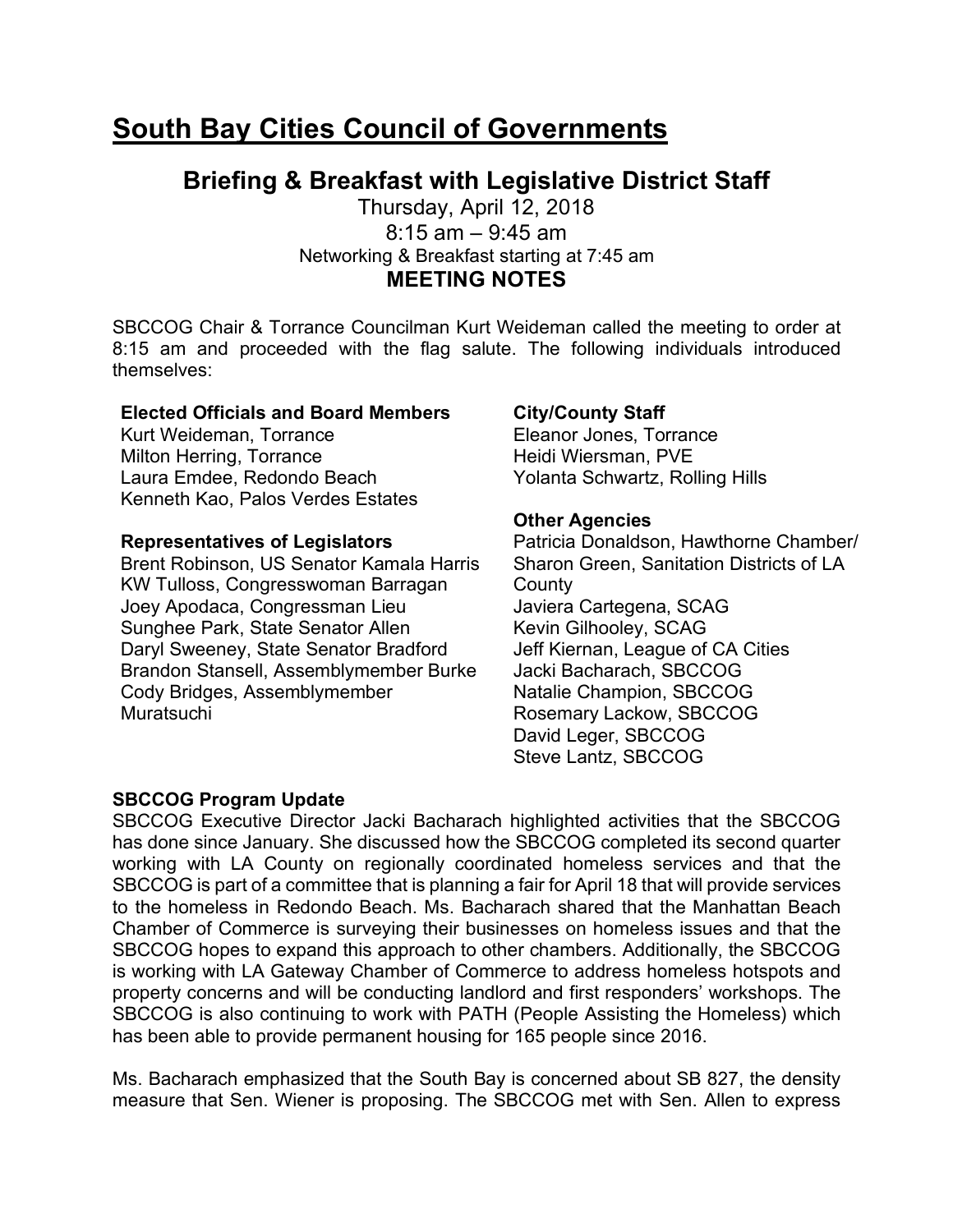concern of the one-size-fits-all approach, especially in suburban areas similar to the South Bay. She cited the South Bay Sustainable Strategy, which provides a way to enhance mobility by concentrating on neighborhoods and local travel and increasing housing by repurposing old retail, including strip malls. She also discussed regional broadband and that the SBCCOG will be meeting on April 26 with the Information Technology directors of all the cities in the South Bay to review a draft RFP for a regional broadband network. The RFP is informed by the survey of every city's current and potential broadband needs.After review by the IT Directors, the Board of Directors will be asked to authorize its release at their May meeting.

Regarding ExpressLanes, the SBCCOG is concerned that the funds from current ExpressLanes are planned to be used to build other ExpressLanes, which is contrary to the state law that requires the funds be used within the corridor of the specified ExpressLane. Ms. Bacharach emphasized that the funds could be used for more regional connections. She discussed the sales tax that passed in November 2016 and how the South Bay has not been able to spend any of its sub regional funds, until a funding agreement with Metro is signed. Hopefully this will happen within the next few months and will commence a process whereby the SBCCOG, with the cities, will develop a fiveyear plan of projects that will receive funding through Measure M. The SBCCOG met with cities yesterday to ask them for their respective project lists to include in the aforementioned plan.

The State Department of Fish and Game shared with the SBCCOG that it's the only place in the United States that is conducting regional coyote management.The SBCCOG is currently seeking funding opportunities to continue the work on this issue as a region. Ms. Bacharach noted a letter on the MS4 Permit that was distributed at the meeting and highlighted that the SBCCOG supports the State Auditor's recommendations. Additionally, she reviewed the new partnership between the SBCCOG and the Water Replenishment District and shared that at the April Board meeting a Sheriff from the Lawndale substation will discuss methods for addressing illegal fireworks in preparation for the July holiday. Lastly, Ms. Bacharach mentioned the SBCCOG General Assembly will be on Thursday, February 28, 2019 since so many cities are closed on Fridays. She also pointed out thathe legislative matrix which was distributed shows the tracking of key legislation and the type of support/opposition provided by the SBCCOG.

#### **City Issues Identified for Discussion & Dialogue**

Chair Weideman cited the city issues for further discussion including pension and housing reform, cannabis regulations and the specific question from the City of Carson Mayor Albert Robles: **"***Why are communities like Carson that are being burdened by logistics not being treated fairly, taking into consideration that they are being highly impacted by goods moving in, out and through the city yet monies are being distributed only on a per capita basis?"* 

#### **Federal Offices**

**Joey Apodaca from Congressman Ted Lieu's Office** discussed how they wrote a letter of support for the SB 1 funds to go to the Green Line Extension to Torrance. He mentioned the CA Aerospace Caucus formation and the addition of jobs and educational opportunities. Congressman Lieu also introduced the Music Modernization Act H.R. 4706,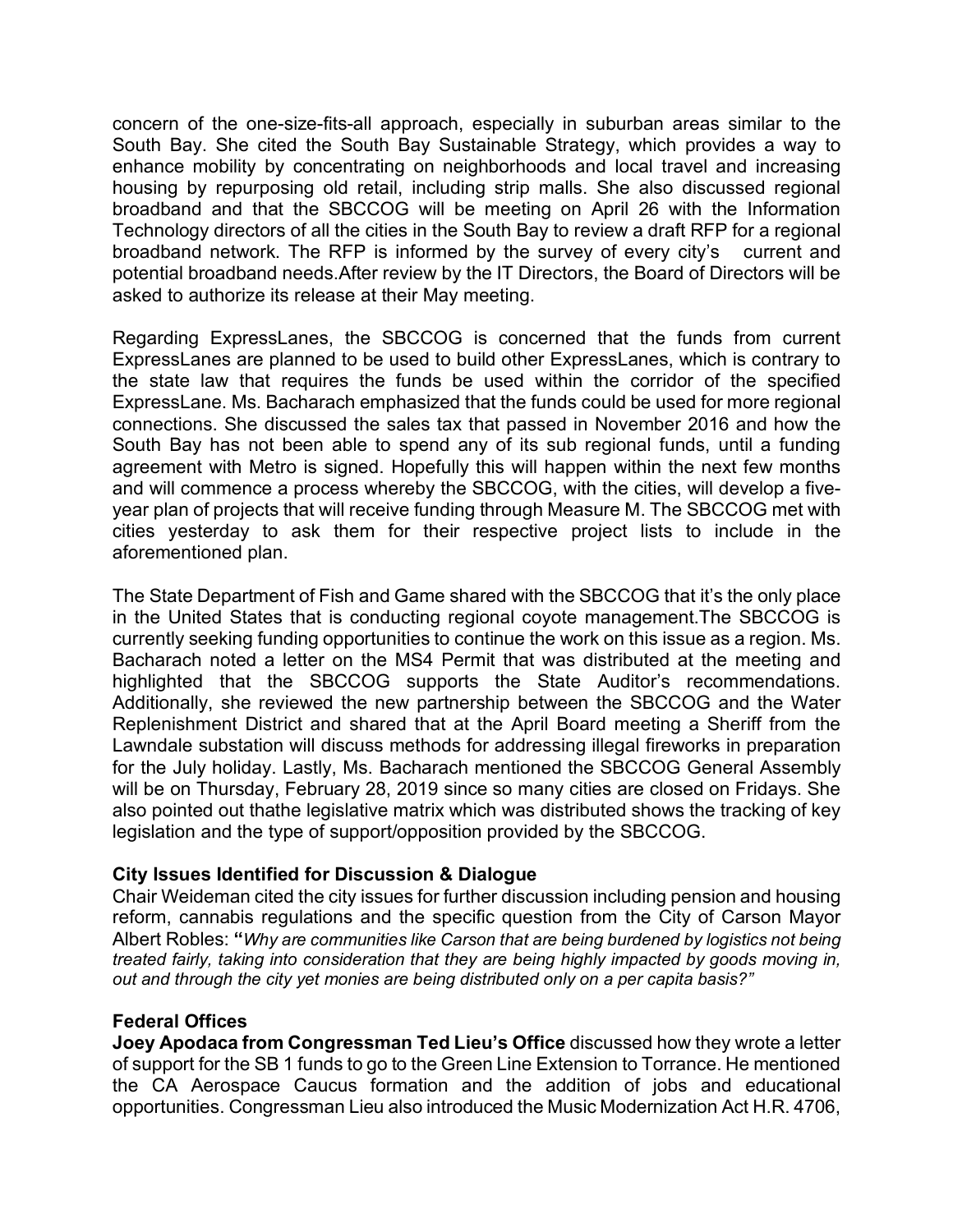which updates the music licensing system for the first time in almost two decades. Regarding cyber security defenses, the Congressman joined with Congressman Ted Yoho to introduce a bipartisan Hack Your State Department Act that will strengthen cyber defenses for the State Department by tapping ethical hackers to identify vulnerabilities in State Department networks and data systems. The Congressman issued a statement on the Trump Administration Plan to roll back emission standards for cars and has urged an investigation into EPA administrator Scott Pruitt regarding allegations about him receiving a condo for below market rate from lobbyists with interests before the EPA. Mr. Apodaca shared that the Congressman is co-leading a letter signed by a bipartisan group of 14 members of Congress to prohibit millions of taxpayer dollars from being appropriated to support the Drug Enforcement Administration's wasteful Domestic Cannabis Eradication/Suppression Program. In January, Congressman Lieu reintroduced legislation to curb civil asset forfeiture funds from being used by the DEA for cannabis eradication.

**K.W. Tulloss of Congresswoman Nanette Barragan's Office** discussed that the Congresswoman co-sponsored H.R. 526, 1267, 1519 and a resolution recognizing the first week of April as National Public Health Week. The Congresswoman's first bipartisan bill passed through Congress, which dealt with transportation security, since she sits on the Department of Homeland Security.

**Brent Robinson U.S. Senator Kamala Harris** mentioned that the Senator was in Long Beach last Friday to speak to the greater South Bay Area and Long Beach and the northern Orange County communities to provide them with her positions on issues, with a particular focus on immigration and her advocacy for a clean DREAM Act, especially with California having the largest population of immigrants in the country. Another priority for the Senator is the upcoming Census. The Senator expressed a concern around how communities are getting the word out, promoting the census and ensuring the process is fair. Mr. Robinson outlined the citizenship question on the census and how this might impact communities of color and immigrants throughout the state. He identified a concern that there may be a miscount because of people's fear of information being used against them. Mr. Robinson argued that such determinations are made because there are assurances that such information would not be shared with I.C.E particularly the information of DACA recipients. Mr. Robinson further discussed the OMNIBUS package and how the senator was influential in getting wildfires designated as a natural disaster within FEMA's guidelines, which will allow for California to qualify for certain types of disaster relief funding.

Chair Weideman emphasized how funding is being cut for census community outreach and expressed a concern around the impact to a city's ability to get the word out. Ms. Bacharach inquired about updates on offshore drilling regulations from the federal government. Mr. Apodaca stated that Congressman Lieu took part in a panel discussion in Malibu regarding this topic with the California Coastal Commission, and the regulations are still being determined. He also cited that there is a congressional research service report on offshore drilling. Jeff Kiernan of the League of California Cities stated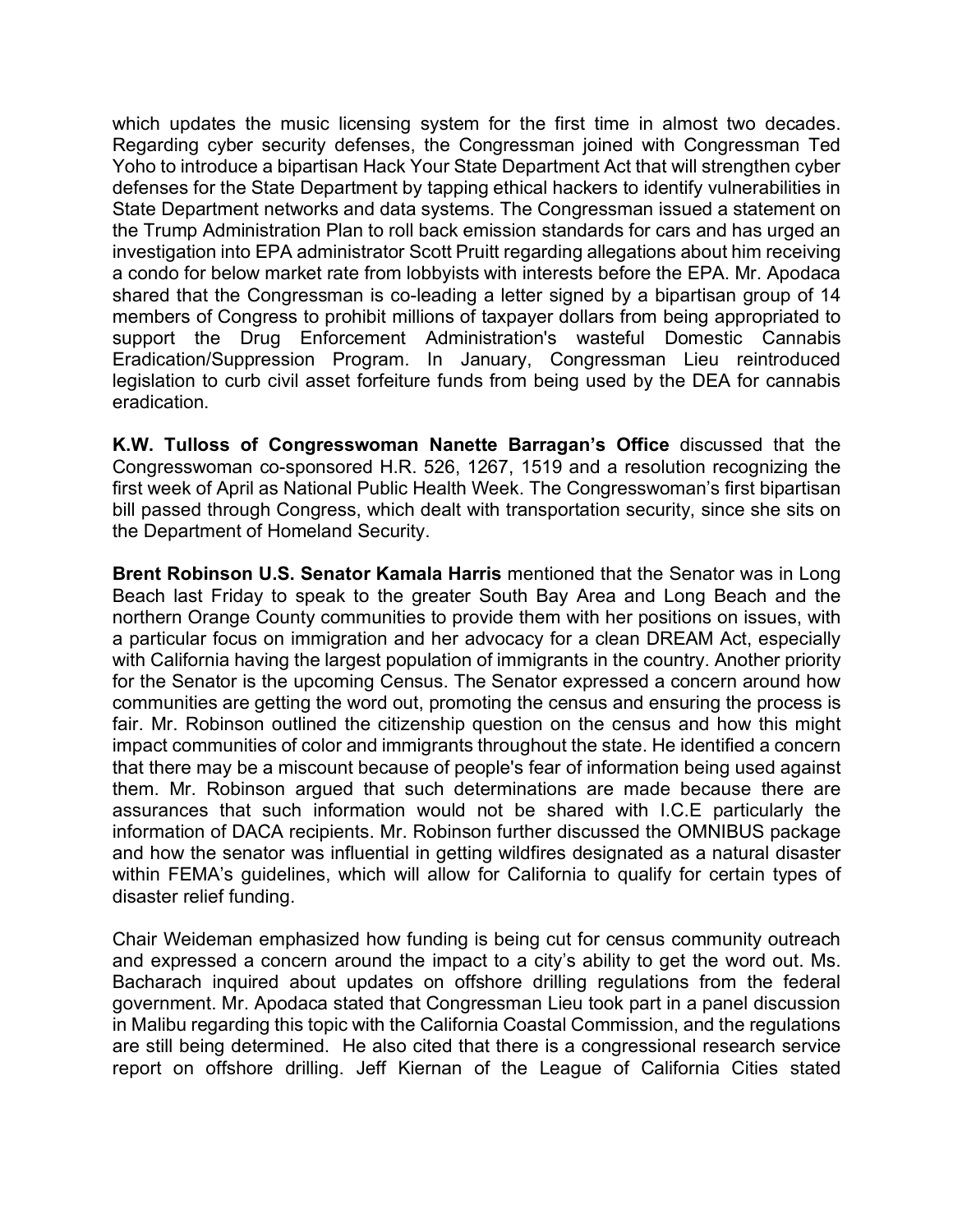Assemblymember Al Muratsuchi also has a bill that would make it cost prohibitive to drill off the coast.

**Sunghee Park of Senator Benjamin Allen's Office** outlined the Senator's priorities including protection of public lands and open spaces, an increase in election transparency and identifying ways to help cities invest in becoming more resilient. Senator Allen opposes SB 827 in its current form, since he believes that there should be local control over land use. Chair Weideman thanked Senator Allen's efforts on SB 827.

**Daryl Sweeney of State Senator Steven Bradford's office** distributed a 2018 legislation document and At Your Service pamphlet, which highlighted Senator Bradford's 2018 legislation. Mr. Sweeney also detailed a list of the bills that were signed by the Governor. He mentioned the Senator was appointed Chair of the Banking Committee and that on June 23, the Senator will be hosting a Housing Summit and Resource Fair at Southwest College, with a keynote from Senator Beall, whose \$4 billion housing bond will be on the November Ballot.

**Brandon Stansell of Assemblymember Autumn Burke's Office** mentioned AB 2741, which restricts prescriptions to address the problem of opioid addiction. It passed through committee. The Assemblymember is hosting a Know Your Rights Forum on April 19 at 6:30 pm at Lennox Middle School, with representatives from the CHIRLA (Coalition for Humane Immigrant Rights of Los Angeles) who will be speaking on the issue of DACA and immigration.

**Cody Bridges of Assemblymember Al Muratsuchi's Office** reported that the Assemblymember opposes SB 827 and that he has been working with Senator Allen, Governor Brown, Mayor Garcetti, Mayor Furey of Torrance and LA County Supervisor Hahn on the Green Line Extension and accelerating the timeline before the 2028 Summer Olympics in Los Angeles. The Assemblymember is also collaborating on the groundbreaking at the Torrance Transit Center that should occur sometime in the summer. Regarding oil drilling, Assemblymember Muratsuchi authored AB 1775 that prohibits any new leases on oil drilling sites within 3 miles of the coast, which recently passed the Natural Resources Committee of which the Assemblymember recently became chair. Additionally, education is a priority of Assemblymember Muratsuchi and as such, he has introduced AB 2808 to increase funding for all public schools in California. The Assemblymember will be hosting a Fighting Pollution Town Hall this evening at El Camino College and on July 7, he will also host a family surf day that seeks to draw attention to his effort to make surfing California's official state sport. Mr. Apodaca commented on how the Trump Administration may not have considered the legal ramifications of granting Florida exemption due to their coastal economy, which gives California grounds to stand on if this becomes a legal dispute in the future.

## **LA County**

**Mark Waronek of Los Angeles County Supervisor Janice Hahn's Office** shared that the supervisor is looking for opportunities to streamline the use of the ExpressLanes, similar to a pay-as-you-go process. He shared that the supervisor was in Sacramento